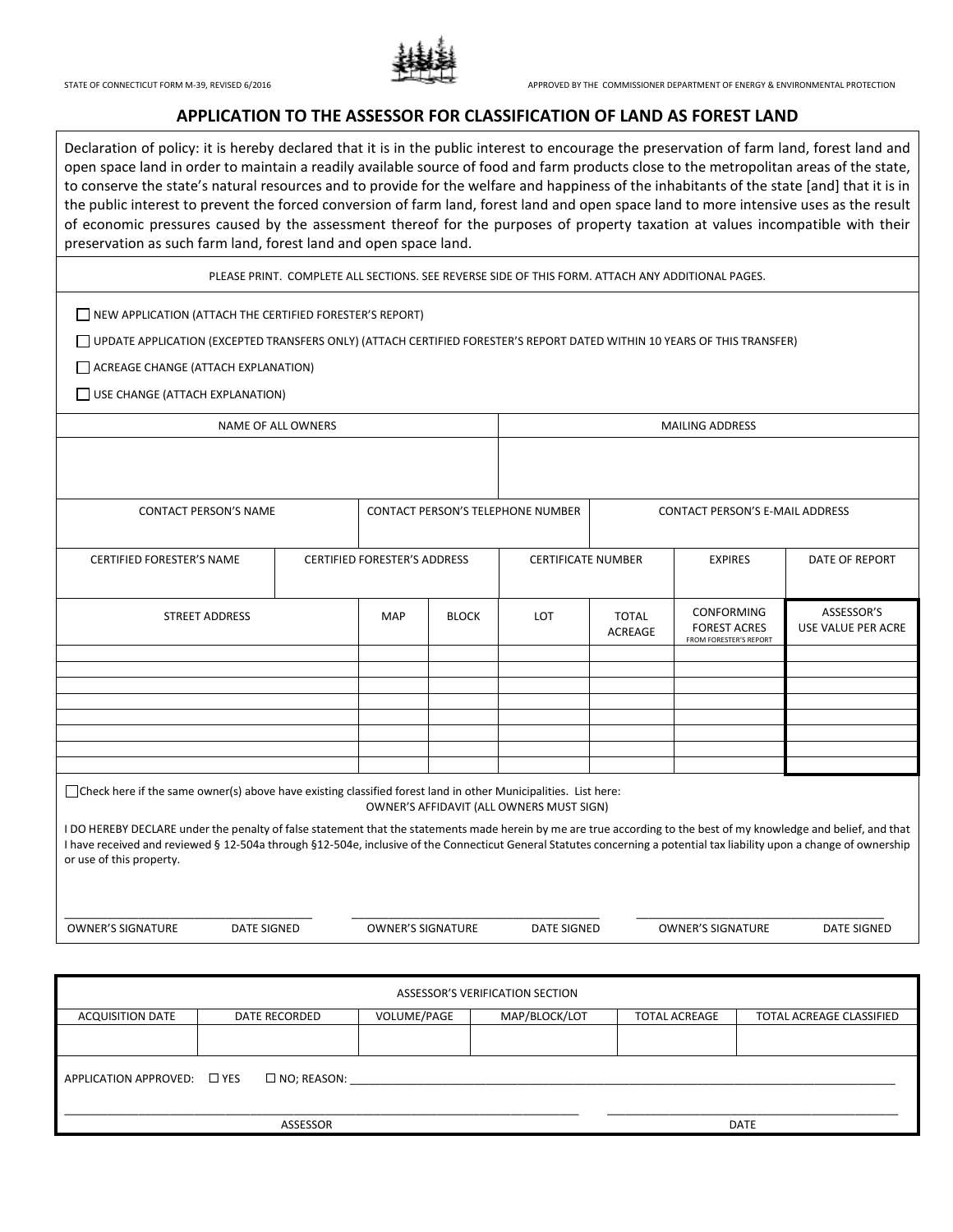

#### **APPLICANT FILING INFORMATION: APPLICATION TO THE ASSESSOR FOR CLASSIFICATION OF LAND AS FOREST LAND**

An application for forest land classification must be filed on this form, as prescribed by the assessor and approved by the Commissioner of the Department of Energy & Environmental Protection, pursuant to §12-107d(f) of the Connecticut General Statutes, as amended.

The property owner must complete this form and file it with the assessor of the town where the forest land is situated. *If there is more than one owner, each must sign the application.*

This application must be filed between September 1st and October 31st, except in a year in which a revaluation of all real property is effective in the town, in which case the filing deadline is December  $30<sup>th</sup>$ .

On and after July 1, 2004, assessors can grant classification only with respect to forest land for which a Certified Forester has issued a report determining that your land conforms to the standards of forest stocking, distribution and condition established by the State Forester. Assessors cannot grant classification with respect to land that has not been examined by a Certified Forester and listed in the Certified Forester's Report as meeting these qualifications.

The date of the Certified Forester's Report must be no later than October first of the year the classification is requested from the assessor.

A Certified Forester can charge you a fee to examine your land and determine if it conforms to the standards established by the State Forester. The fee cannot be contingent upon or otherwise influenced by the qualification of the land as forest land for property tax classification purposes.

Assessors do not maintain a listing of Certified Foresters, but you can obtain one by calling the Department of Energy & Environmental Protection at (860) 424-3630, or by accessing the Department's website at [www.ct.gov/deep/forestry](http://www.ct.gov/deep/forestry) and entering "Certified Forester" in the search box or ke[y www.ct.gov/deep/forestpractitionerdirectory.](http://www.ct.gov/deep/forestpractitionerdirectory) . The notation "490" next to a Certified Forester's name indicates that he or she is qualified to examine land for forest land classification purposes. Failure to file in the proper manner and form shall be considered a waiver of the right to such classification under §12-107d(h) of the Connecticut General Statutes, as amended.

You are responsible for contacting the assessor to update your application if there is a change in use, acreage or ownership of this land after the assessor approves its classification.

Any person who acquires title as a result of an excepted transfer shall notify the assessor and shall submit a Certified Forester's Report, if such Report has not been submitted within ten years prior to the date of the change of ownership.

**If there is a change of use or a sale or transfer of the classified land, the classification ceases (pursuant to §12-504h of the Connecticut General Statutes) and you may be liable for an additional conveyance tax. Please review the attached copies of the statutes concerning the imposition of this tax (§12-504a through §12-504e, inclusive, of the Connecticut General Statutes).**

Please be advised that the assessor may require information in addition to that contained in this application in order to make a determination regarding classification.

Section §12-107b of the Connecticut General Statutes. Definitions. When used in sections §12-107a to §12-107e, inclusive:

(2) The term "forest land" means any tract or tracts of land aggregating twenty-five acres or more in area bearing tree growth that conforms to the forest stocking, distribution and condition standards established by the State Forester pursuant to subsection (a) of section §12-107d, as amended, and consisting of (A) one tract of land of twenty-five or more contiguous acres, which acres may be in contiguous municipalities, (B) two or more tracts of land aggregating twenty-five acres or more in which no single component tract shall consist of less than ten acres, or (C) any tract of land which is contiguous to a tract owned by the same owner and has been classified as forest land pursuant to this section.

#### INSTRUCTIONS FOR THE ASSESSOR:

Forward a completed copy of this application and a copy of the property record card (a.k.a., field card) to the applicant.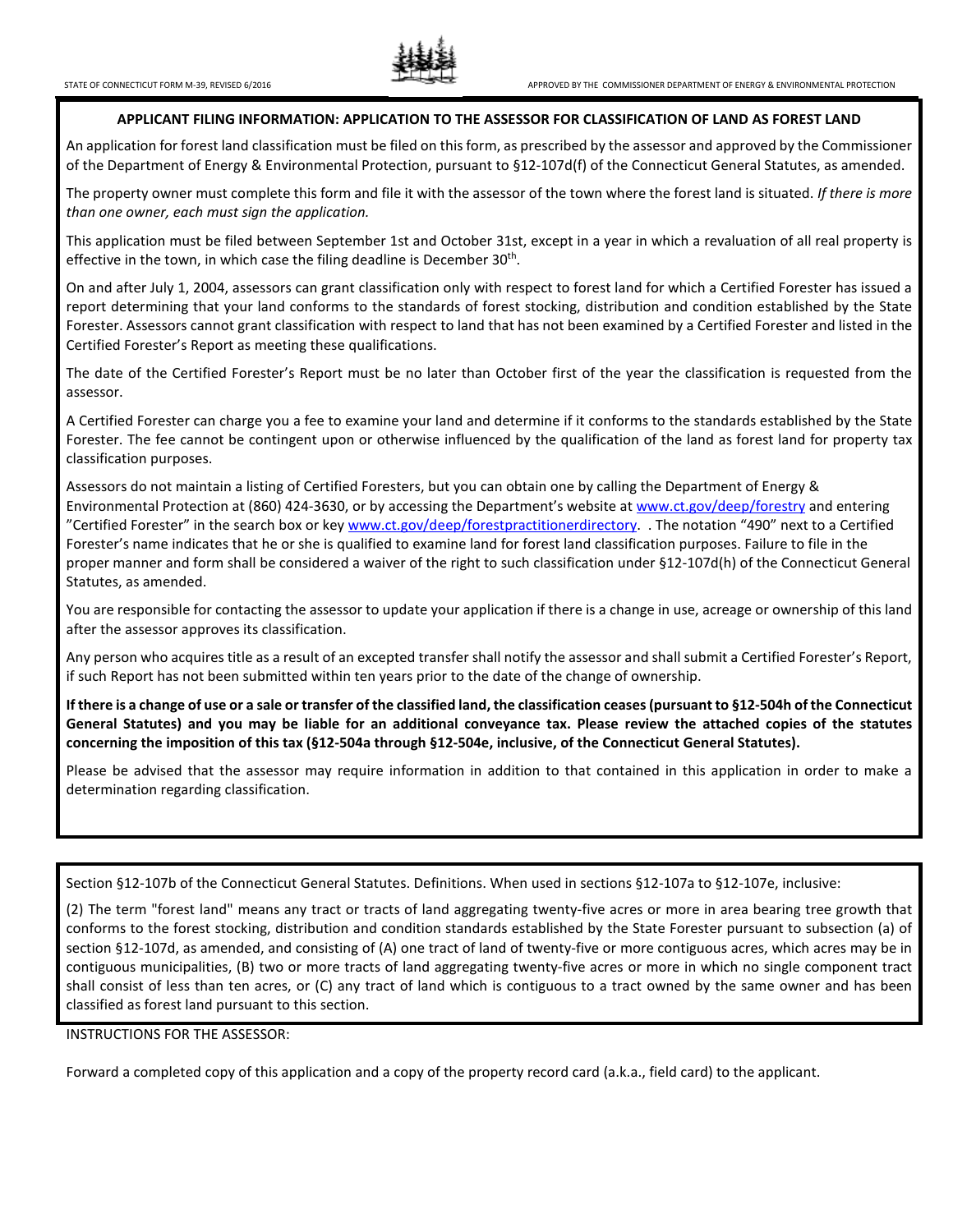**Sec. 12-504a. Conveyance tax on sale or transfer of land classified as farm, forest, open space or maritime heritage land.** (a) If at any time there is a change of ownership for any property that is classified as farm land pursuant to section 12-107c, forest land pursuant to section 12-107d, open space land pursuant to section 12-107e or maritime heritage land pursuant to section 12-107g, a new application shall be filed with the assessor pursuant to said section 12-107c, 12-107d, 12-107e or 12- 107g, provided such change of ownership is not an excepted transfer pursuant to section 12-504c.

(b) Any land which has been classified by the record owner thereof as open space land pursuant to section 12-107e or as maritime heritage land pursuant to section 12-107g, if sold or transferred by him within a period of ten years from the time he first caused such land to be so classified, shall be subject to a conveyance tax applicable to the total sales price of such land, which tax shall be in addition to the tax imposed under sections 12-494 to 12-504, inclusive. Said conveyance tax shall be at the following rate: (1) Ten per cent of said total sales price if sold within the first year following the date of such classification; (2) nine per cent if sold within the second year following the date of such classification; (3) eight per cent if sold within the third year following the date of such classification; (4) seven per cent if sold within the fourth year following the date of such classification; (5) six per cent if sold within the fifth year following the date of such classification; (6) five per cent if sold within the sixth year following the date of such classification; (7) four per cent if sold within the seventh year following the date of such classification; (8) three per cent if sold within the eighth year following the date of such classification; (9) two per cent if sold within the ninth year following the date of such classification; and (10) one per cent if sold within the tenth year following the date of such classification. No conveyance tax shall be imposed on such record owner by the provisions of sections 12-504a to 12-504f, inclusive, following the end of the tenth year after the date of such classification by the record owner or person acquiring title to such land or causing such land to be so classified.

(c) Any land which has been classified by the record owner thereof as farm land pursuant to section 12-107c or as forest land pursuant to section 12-107d, if sold or transferred by him within a period of ten years from the time he acquired title to such land or from the time he first caused such land to be so classified, whichever is earlier, shall be subject to a conveyance tax applicable to the total sales price of such land, which tax shall be in addition to the tax imposed under sections 12-494 to 12-504, inclusive. Said conveyance tax shall be at the following rate: (1) Ten per cent of said total sales price if sold within the first year of ownership by such record owner; (2) nine per cent if sold within the second year of ownership by such record owner; (3) eight per cent if sold within the third year of ownership by such record owner; (4) seven per cent if sold within the fourth year of ownership by such record owner; (5) six per cent if sold within the fifth year of ownership by such record owner; (6) five per cent if sold within the sixth year of ownership by such record owner; (7) four per cent if sold within the seventh year of ownership by such record owner; (8) three per cent if sold within the eighth year of ownership by such record owner; (9) two per cent if sold within the ninth year of ownership by such record owner; and (10) one per cent if sold within the tenth year of ownership by such record owner. No conveyance tax shall be imposed by the provisions of sections 12-504a to 12- 504f, inclusive, following the end of the tenth year of ownership by the record owner or person acquiring title to such land or causing such land to be so classified.

# (1972, P.A. 152, S. 1; P.A. 74-343, S. 1, 7; P.A. 79-513, S. 5, 6; P.A. 80-483, S. 57, 186; P.A. 87- 589, S. 22, 87; P.A. 05-190, S. 6; P.A. 07-127, S. 6; P.A. 14-33, S. 4; 14-122, S. 15.)

History: P.A. 74-343 added references to record owner of land and made technical change re tenyear period during which conveyance tax applies; P.A. 79-513 amended section to make tax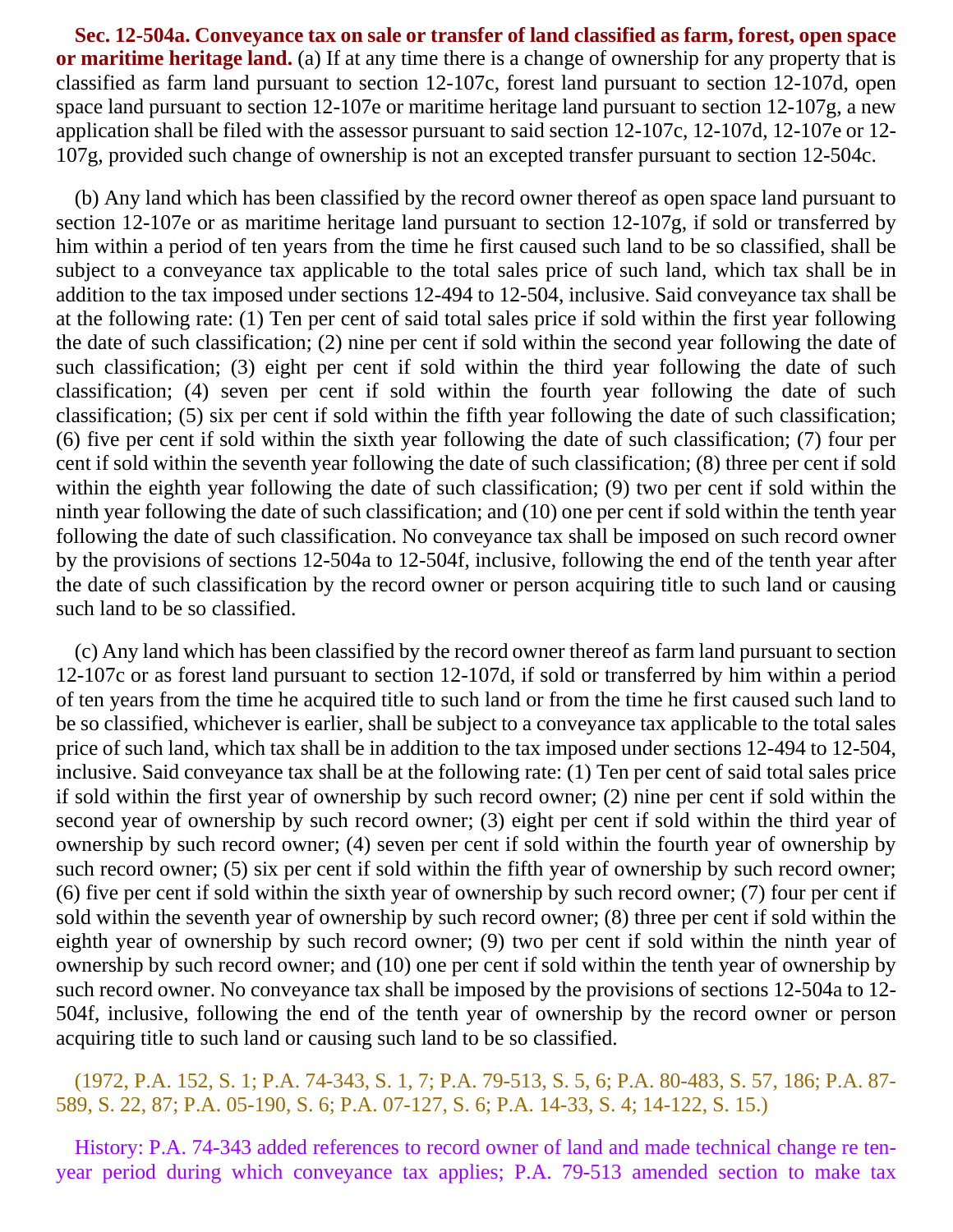applicable to only ten-year period after land first classified, deleting alternate applicability to tenyear period after land acquired, if earlier, effective July 1, 1979, and applicable to the sale of any land classified for the first time as farm, forest or open space land on or after that date; P.A. 80-483 added Subsec. (b) re conveyance tax on land classified as farm land; P.A. 87-589 made technical change in Subsec. (b), substituting reference to Sec. 12-494 for reference to Sec. 12-294; P.A. 05- 190 added new Subsec. (a) re submission of a revised application upon change of ownership of property classified as farm land, forest land or open space land, redesignated existing Subsecs. (a) and (b) as new Subsecs. (b) and (c), and amended said Subsecs. to apply provisions to land transferred and make tax applicable to person acquiring title or causing land to be classified, effective July 1, 2005, and applicable to sales, transfers or changes in use of land classified as farm land, forest land or open space land that occur on or after that date; P.A. 07-127 added references to maritime heritage land pursuant to Sec. 12-107g in Subsecs. (a) and (b), effective July 1, 2007; P.A. 14-33 amended Subsec. (a) to require a new application to be filed with the assessor any time there is a change of ownership for specified property, provided the change of ownership is not an excepted transfer pursuant to Sec. 12-504c, effective October 1, 2014, and applicable to assessment years commencing on or after that date; P.A. 14-122 made a technical change in Subsec. (a).

Cited. 173 C. 328; 176 C. 613; 226 C. 407.

Cited. 4 CA 200; 18 CA 608.

Cited. 32 CS 82. Provisions concerning length of ownership and tax preference scheme in general do not violate the fourteenth amendment to the U.S. Constitution. 34 CS 52.

Subsec. (c) (former Subsec. (b)):

Sec. 12-504d sets forth exclusive appellate remedy for persons aggrieved by imposition of a conveyance tax pursuant to Subsec., but the exclusive remedy is not an obstacle to pursuit of a collateral attack on imposition of the tax under common law. 260 C. 406.

**Sec. 12-504b. Payment of tax; land declassified; assessment change.** Said conveyance tax shall be due and payable by the particular grantor who caused such classification to be made to the town clerk of the town in which the property is entered upon the tax list at the time of the recording of his deed or other instrument of conveyance. Such conveyance tax and the revenues produced thereby shall become part of the general revenue of such municipality. No deed or other instrument of conveyance which is subject to tax under sections 12-504a to 12-504f, inclusive, shall be recorded by any town clerk unless the tax imposed by said sections has been paid. Upon the recording of such deed and the payment of the required conveyance tax such land shall be automatically declassified and the assessor shall forthwith record with the town clerk a certificate setting forth that such land has been declassified. Thereafter, such land shall be assessed at its fair market value as determined by the assessor under the provisions of section 12-63 for all other property, until such time as a record owner may reclassify such land.

(1972, P.A. 152, S. 2; P.A. 74-343, S. 2, 7.)

History: P.A. 74-343 clarified provision re payment of tax by grantor, stated that revenues from conveyance tax become part of municipality's general revenues and added provisions re declassification of land.

Cited. 176 C. 613; 226 C. 407.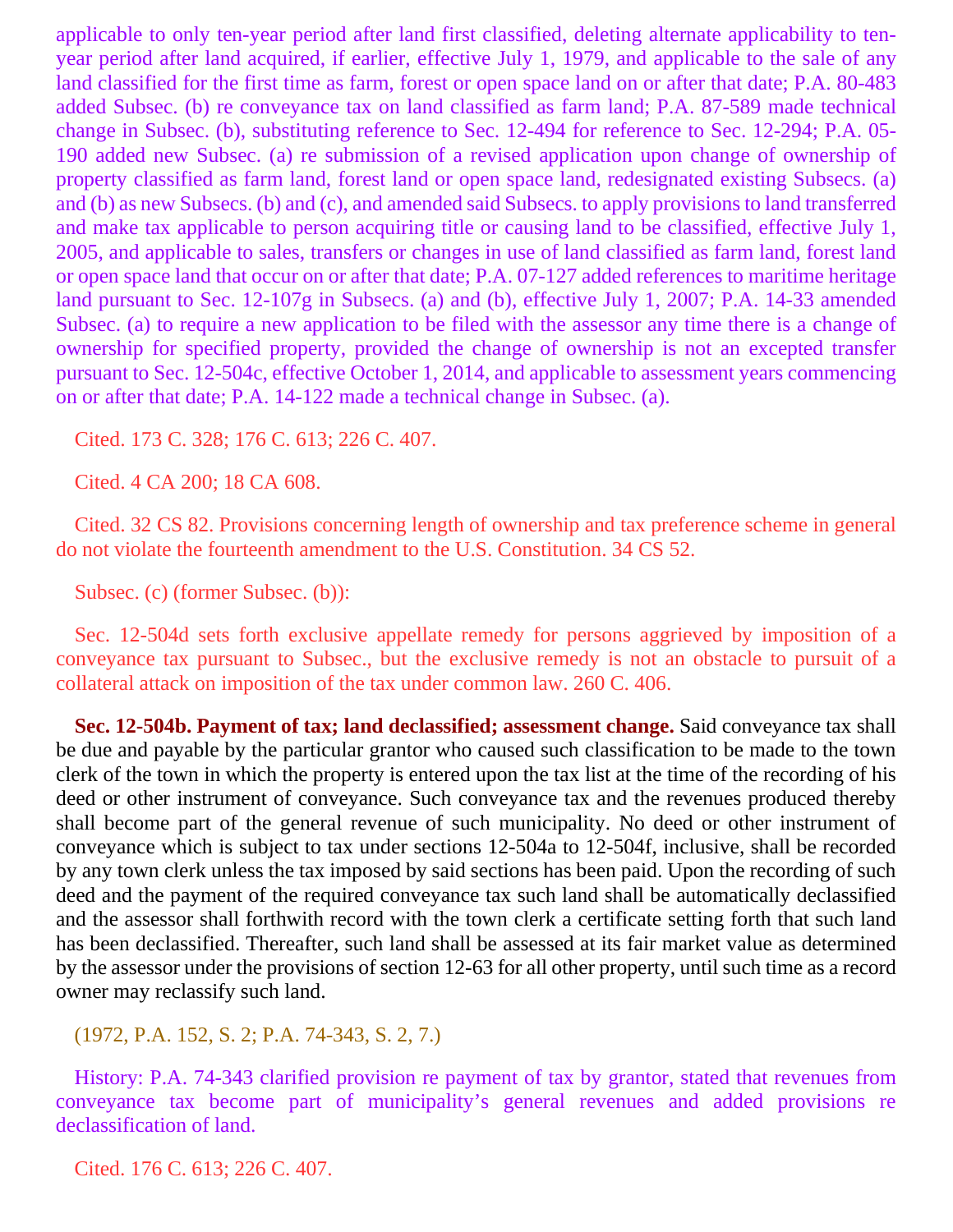**Sec. 12-504c. Excepted transfers. Change of ownership requirements.** (a) The provisions of section 12-504a shall not be applicable to the following: (1) Transfers of land resulting from eminent domain proceedings; (2) mortgage deeds; (3) deeds to or by the United States of America, state of Connecticut or any political subdivision or agency thereof; (4) strawman deeds and deeds that correct, modify, supplement or confirm a deed previously recorded; (5) deeds between spouses and parent and child when no consideration is received, except that a subsequent nonexempt transfer by the grantee in such cases shall be subject to the provisions of said section 12-504a as it would be if the grantor were making such nonexempt transfer; (6) tax deeds; (7) deeds of foreclosure; (8) deeds of partition; (9) deeds made pursuant to a merger of a corporation; (10) deeds made by a subsidiary corporation to its parent corporation for no consideration other than the cancellation or surrender of the capital stock of such subsidiary; (11) property transferred as a result of death when no consideration is received and in such transfer the date of acquisition or classification of the land for purposes of sections 12-504a to 12-504f, inclusive, or section 12-107g, whichever is earlier, shall be the date of acquisition or classification by the decedent; (12) deeds to any corporation, trust or other entity, of land to be held in perpetuity for educational, scientific, aesthetic or other equivalent passive uses, provided such corporation, trust or other entity has received a determination from the Internal Revenue Service that contributions to it are deductible under applicable sections of the Internal Revenue Code; (13) land subject to a covenant specifically set forth in the deed transferring title to such land, which covenant is enforceable by the town in which such land is located, to refrain from selling, transferring or developing such land in a manner inconsistent with its classification as farm land pursuant to section 12-107c, forest land pursuant to section 12-107d, open space land pursuant to section 12-107e or maritime heritage land pursuant to section 12-107g, for a period of not less than eight years from the date of transfer, if such covenant is violated the conveyance tax set forth in this chapter shall be applicable at the rate multiplied by the market value as determined by the assessor which would have been applicable at the date the deed containing the covenant was delivered and, in addition, the town or any taxpayer therein may commence an action to enforce such covenant; (14) land the development rights to which have been sold to the state under chapter 422a; and (15) deeds to or from any limited liability company when the grantors or grantees are the same individuals as the principals or members of the limited liability company. If action is taken under subdivision (13) of this subsection by a taxpayer, such action shall commence prior to the ninth year following the date of the deed containing such covenant and the town shall be served as a necessary party.

(b) Any person who obtains title to land as a result of a change of ownership enumerated in subsection (a) of this section shall provide notice of such change of ownership to the assessor by completing a form prescribed by (1) the Commissioner of Agriculture if such land is classified as farm land pursuant to section 12-107c or open space land pursuant to section 12-107e; (2) the State Forester if such land is classified as forest land pursuant to section 12-107d; or (3) the Secretary of the Office of Policy and Management if such land is classified as maritime heritage land pursuant to section 12-107g. In addition to the notice required under this subsection, any person who obtains title to land classified as forest land shall submit a report issued by a certified forester in accordance with section 12-107d if such a report has not been submitted within ten years prior to the date of the change of ownership.

(c) For any change of ownership enumerated in subsection (a) of this section except subdivision (7), the ten-year period provided under section 12-504a shall not be affected by the date of such change of ownership and shall be measured as follows: (1) For land classified as farm land pursuant to section 12-107c or forest land pursuant to section 12-107d, such period shall be measured from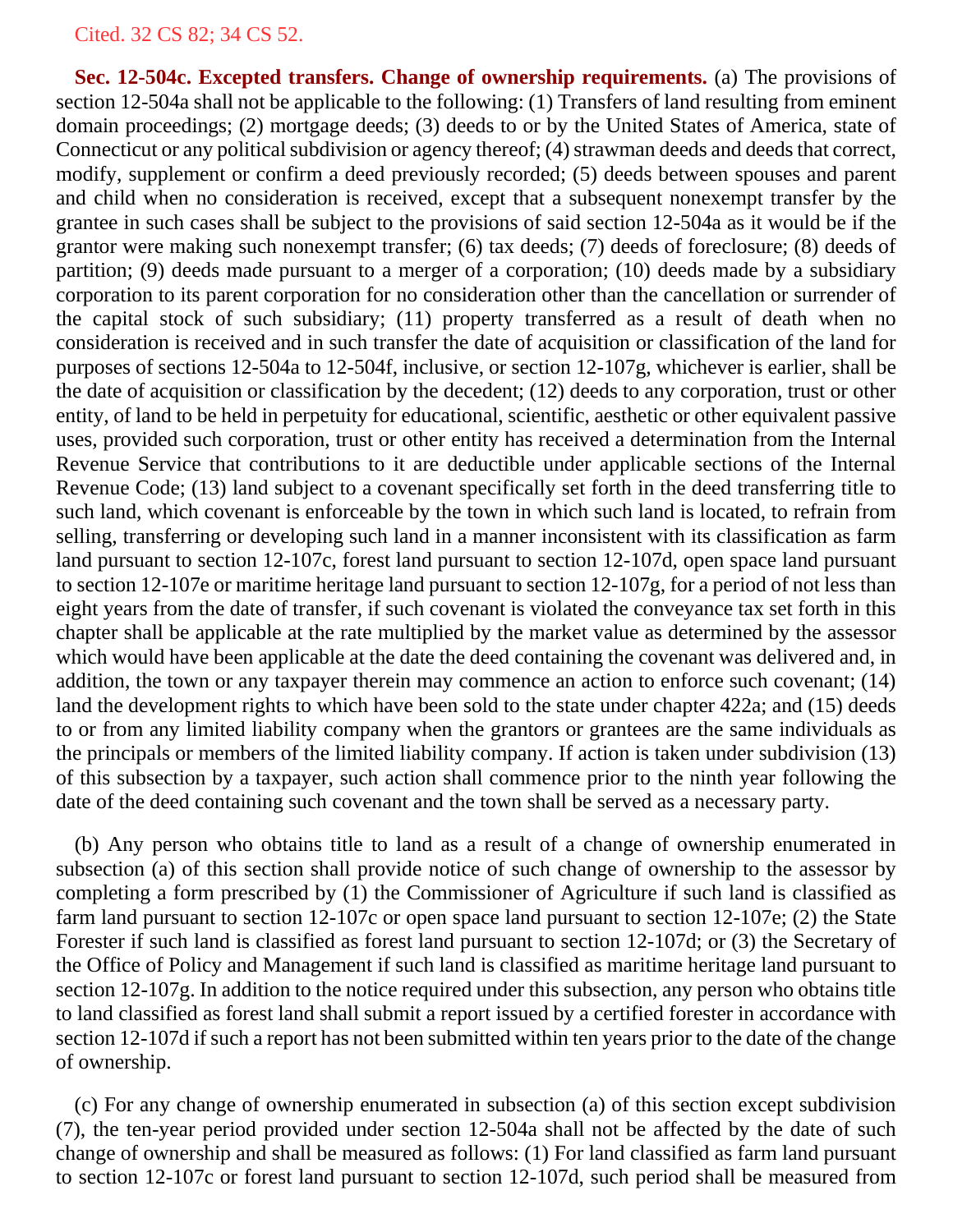the date on which such land was classified as farm land or forest land or the date on which the transferor acquired title to such farm land or forest land, whichever is earlier; and (2) for land classified as open space land pursuant to section 12-107e or maritime heritage land pursuant to section 12-107g, such period shall be measured from the date on which such land was classified as open space land or maritime heritage land.

(1972, P.A. 152, S. 3; P.A. 73-585, S. 1; P.A. 99-173, S. 50, 65; P.A. 05-190, S. 7; P.A. 07-127, S. 7; P.A. 14-33, S. 5.)

History: P.A. 73-585 added Subdivs. (1) and (m) exempting deeds of land to be held in perpetuity for educational, scientific, aesthetic, etc. purposes and land subject to covenant; P.A. 99-173 added Subdiv. (n) re land the development rights to which have been sold to the state under chapter 422a, effective June 23, 1999, and applicable to transfers made on or after July 1, 1999; P.A. 05-190 replaced alphabetic subdivision designators with numeric designators, deleted former provision re deeds releasing property which is security for debt or other obligation, added new Subdiv. (7) exempting deeds of foreclosure, amended Subdiv. (11) to limit provisions to transfers when no consideration is given, amended Subdiv. (13) to provide that the applicable tax shall be determined at a rate multiplied by the market value as determined by the assessor, added Subdiv. (15) exempting deeds to or from limited liability companies under certain conditions, added provision re action taken under Subdiv. (13) to commence prior to ninth year following date of deed, and made technical changes throughout, effective July 1, 2005, and applicable to sales, transfers or changes in use of land classified as farm land, forest land or open space land that occur on or after that date; P.A. 07- 127 added references to Sec. 12-107g and maritime heritage land in Subdivs. (11) and (13), effective July 1, 2007; P.A. 14-33 designated existing provisions as Subsec. (a) and amended same by changing "husband and wife" to "spouses" and by making technical changes, and added Subsecs. (b) and (c) re changes of ownership, effective October 1, 2014, and applicable to assessment years commencing on or after that date.

Cited. 176 C. 613; 226 C. 407.

Cited. 18 CA 608.

Cited. 32 CS 82.

**Sec. 12-504d. Appeals.** Any person aggrieved by the imposition of a tax under the provisions of sections 12-504a to 12-504f, inclusive, may appeal therefrom as provided in sections 12-111, 12-112 and 12-118. If the time for appealing to the board of assessment appeals has passed, the taxpayer may appeal at the next regularly scheduled meeting.

(1972, P.A. 152, S. 4; P.A. 99-89, S. 8, 10; P.A. 05-190, S. 8.)

History: P.A. 99-89 made technical changes, effective June 3, 1999; P.A. 05-190 added provision authorizing appeal as provided in Sec. 12-118 and provided that if time for appeal to the board of assessment has passed, appeal may be made at the next regularly scheduled board meeting, effective July 1, 2005, and applicable to sales, transfers or changes in use of land classified as farm land, forest land or open space land that occur on or after that date.

Cited. 176 C. 613. Statute sets forth the exclusive appellate remedy for persons aggrieved by imposition of a conveyance tax pursuant to Sec. 12-504a(b), but the exclusive remedy is not an obstacle to pursuit of a collateral attack on imposition of the tax under common law. 260 C. 406.